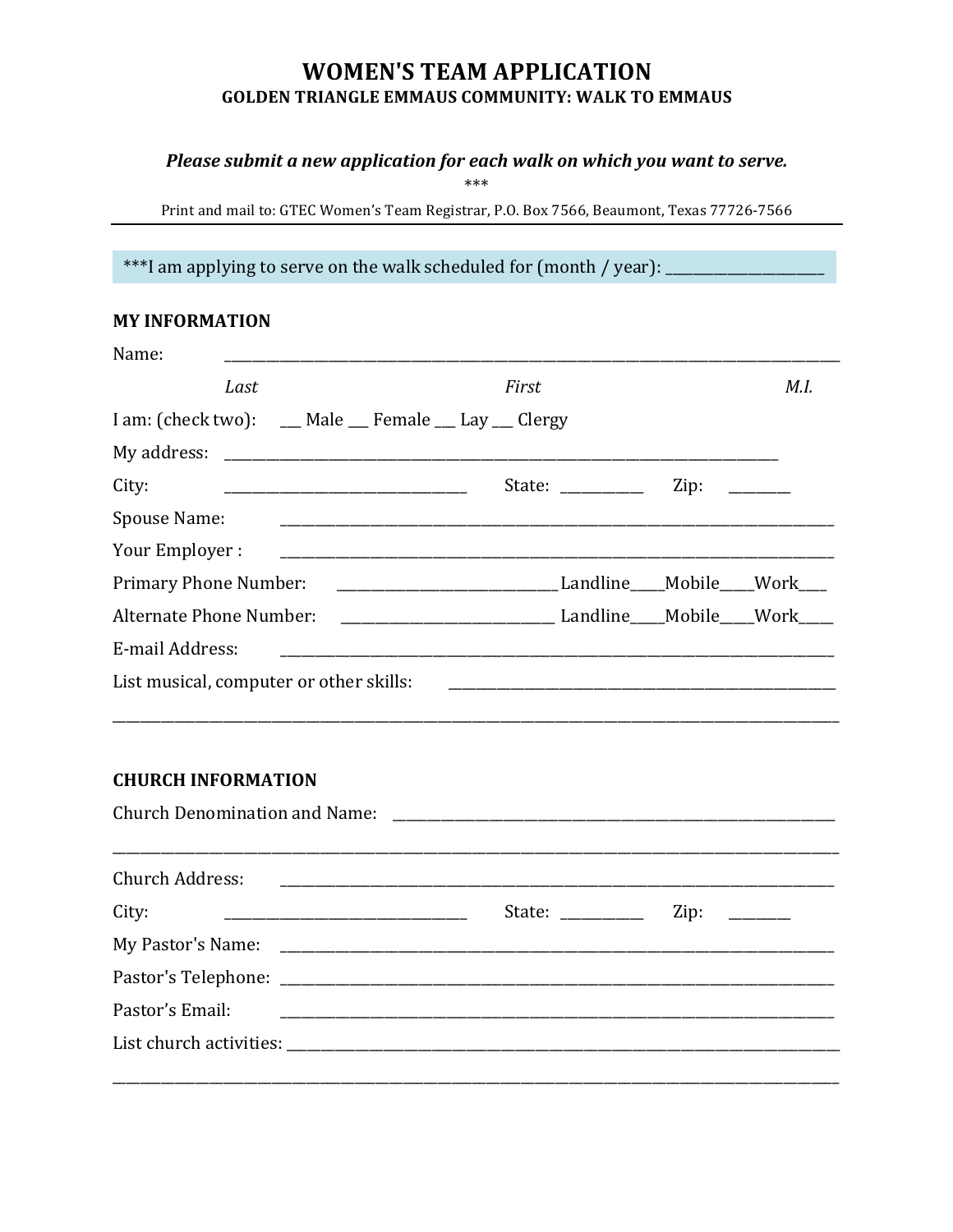#### **COMMUNITY INFORMATION**

|                                                                                  |  | Do you meet regularly in a group reunion/accountability group? __ YES ___ NO     |  |  |  |
|----------------------------------------------------------------------------------|--|----------------------------------------------------------------------------------|--|--|--|
| Location, Day, & Time of your group reunion: ___________________________________ |  |                                                                                  |  |  |  |
| I have attended a 3-Day Walk, Select type(s):                                    |  |                                                                                  |  |  |  |
|                                                                                  |  | Emmaus Walk # ________ Date __________ Community _______________________________ |  |  |  |
| Cursillo #                                                                       |  |                                                                                  |  |  |  |
|                                                                                  |  | Chrysalis Flight # ______ Date _________ Community _____________________________ |  |  |  |
|                                                                                  |  |                                                                                  |  |  |  |
|                                                                                  |  | Other Event # _________ Date __________ Community ______________________________ |  |  |  |

If you have served as a team member in another community but have never served on a Golden Triangle Emmaus Community Walk (use back of page if needed):

- 
- 
- 

### **OTHER INFORMATION**

| Are you on a special diet?                       | Yes        | Nο |
|--------------------------------------------------|------------|----|
| Do you have any mobility or other special needs? | <b>Yes</b> | Nο |
| If yes to either of the above, how may we help?  |            |    |